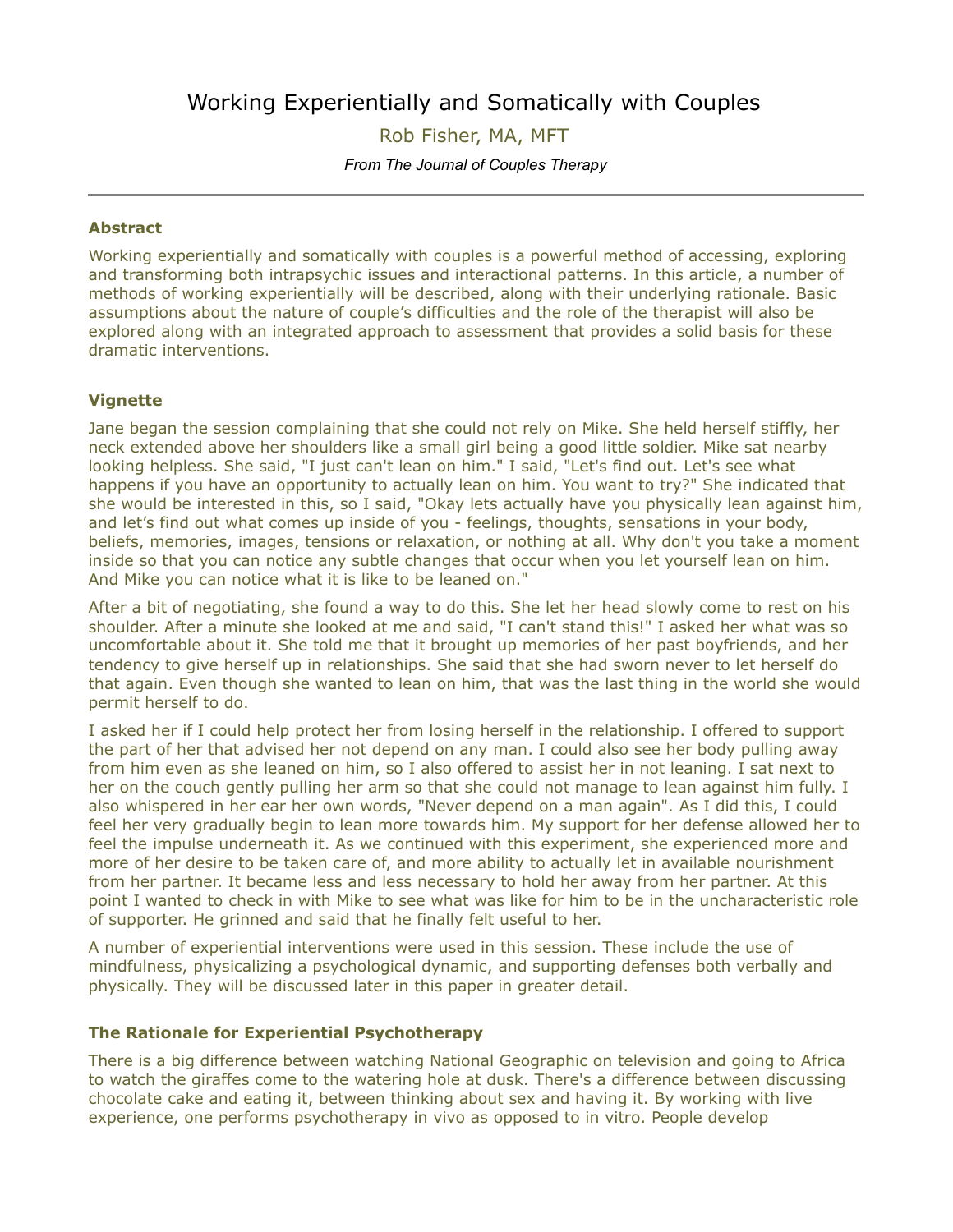psychological difficulties not just as the result of polite conversation but because of the impact of real experiences. Therefore it is very important to access real experiences in psychotherapy as opposed to simply talking about them. Psychotherapy comes to life when working experientially. When working this way, both therapist and client no longer need to guess about motivations or possible interpretations for behavior. Instead, they are engaged in developing the client's ability to be connected with him or herself in such a way that this kind of information becomes available in a direct fashion. Rather than discussing change, clients can take actual risks with trying out new behaviors and beliefs immediately in the session.

## **Underlying Assumptions**

There are a number of assumptions that underlie this approach to experiential psychology. These are useful to understand and consider, even if you do not agree with them.

*The Problem:* What, in general, are the causes of the difficulties that couples experience? This question, of course, can be answered in many different ways depending on your theoretical orientation. One possible answer to consider is the following: Each individual in a couple learns early in childhood to adopt certain character strategies in order to cope with difficult situations and people. The strategies were intelligent and creative adaptations to situations that were often hurtful in many profound ways. Over time, however, the very method that once protected the spirit, becomes its prison. It becomes limiting and depriving. For instance, if you grew up in a household where no one was paying attention to you, you may have learned that the only way to be noticed was to become intense active, colorful, and have big problems that are difficult to ignore. This strategy, in fact, may have worked in your family to garner at least a modicum of attention. In an adult relationship, however, this same strategy might overwhelm an intimate partner leading him or her to turn their attention away from you. This, of course, reinforces the underlying belief that no one is interested in really listening to you. Unfortunately, according to the wisdom of the strategy, being ignored is the cue to intensify your expression, thereby unwittingly further alienating your partner.

Bear in mind, however, that people are, in fact, no more their character strategies than they are the cars that they drive. No one is a 1936 Histrionic 230 SX, or a 1952 Borderline convertible with split leather seats. If you fail to recognize this, your relationship with your clients will be limited by your misunderstanding. Your pathologizing of them will substantially effect the intersubjective field between you, and their level of trust and self-disclosure can be impacted.

Unfortunately, the character strategies that we learned as children usually become overgeneralized. What we learned in our family of five becomes generalized to the rest of the world. What was once adaptive becomes limiting and calcified. For instance, Jane learned to be self-reliant and not to depend on anyone when she was still very little because no one is her family attended very closely to her needs. This continued to play itself out in her later relationships with men. She would portray herself as self-reliant and not needing anything. The intimates in her life would consequently treat her accordingly. This, in turn, would prove her core belief that no one was really interested in helping her. Neurosis is maintained with a little help from our friends.

Character strategies are maintained in the present through the interaction with our intimates partners in circular, self-reinforcing dynamics involving both people. The symptoms, which distressed couples present in psychotherapy, are often a precipitate of these circular patterns.

People are holographic. Their character strategies are revealed in their tone of voice, their pace, their gestures, their posture, their style of doing any small act. Therefore it is possible to see the evidence of character, core beliefs and childhood wounds in something as small as the inflection of a woman's voice, or the way in which a man looks at his partner.

People want to change desperately, while at the same time wholeheartedly resisting change. We long for freedom from the self-imposed limitations of our character, yet our defenses usually inform us that they are our allies, and we would be fools to come out from behind their protective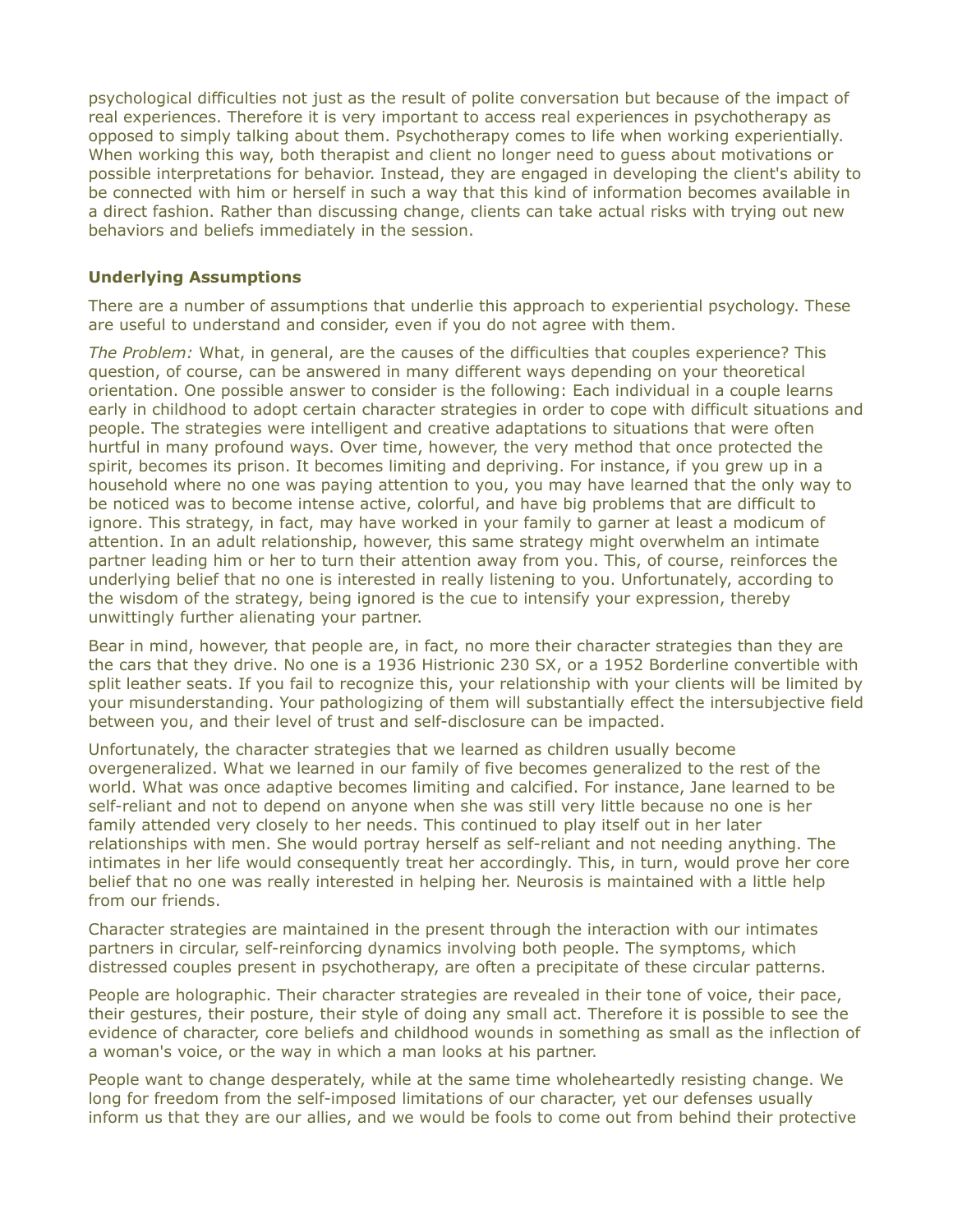#### cover.

### *The Role of the Therapist:*

Every theoretical orientation prescribes a particular role for the therapist. In the approach discussed in this paper, the role of the therapist is to assist each person to more fully embody his or her unique self while being in contact with others. This is different from the role of the therapist as an authority, or as an interpreter of their client's psyches. The therapist becomes the midwife for the gentle unfolding of the self, and becomes an expert in leading clients deeply into their own experience as opposed to being an expert on the content of their psyches.

## **Assessment Procedure**

In order to intervene effectively, one must be able to assess accurately what is going with a couple. Every theoretical orientation also has its own approach to assessment. From an Object Relations point of view, for instance, one might look for transference, projection, projective identification, and the interaction of characterological defenses. From a Family Systems point of view one might look for self-reinforcing, circular relational dynamics. From a Narrative point of view one might look for the problem saturated stories and the unique outcomes. From a Strategic point of view one might look for how the ways in which a couple tries to solve their problems actually maintains and exacerbates them. From a Bowen point of view one might notice where this couple is on the continuum from fusion to differentiation. From a Cognitive Behavioral point of view, one might notice how each person's cognitive distortions and interpretations of the other's behavior lead to distress. Each system examines a couple through different lenses. As far as I can tell, despite claims to the contrary, no system has an exclusive relationship with the truth. It seems useful to be able to assess a couple from a variety of angles and not try to fit a couple into the limitations of one particular lens.

As a way of integrating these many divergent points of view, I believe that it is important to assess a couple by noticing **both** the systemic as well as intrapsychic elements that keep the difficulties in place. For instance, if Laurel is angry with Henry because he is so withdrawn, one might notice a circular quality to their interaction. The angrier she becomes, the more he responds with withdrawal. The more he withdraws, the angrier she becomes. Their interaction is selfreinforcing. It is **also** extremely important to examine the intrapsychic elements that underlie each partner's position in this dance. Where is it that Henry learned about withdrawal? What is familiar about it? How does it protect his heart? What in Laurel is triggered when she notices his unavailability? Has this happened before? Do the wounds from the past intensify how she perceives and feels about Henry when he withdraws? Each person comes to relationship with a history that is replayed in the present in circular self-reinforcing ways. Diagnosis and assessment are most useful when they take into account both these elements. Accurate assessment of the couple's dynamics leads to appropriate and effective interventions.

# **Experiential Techniques**

There are many experiential techniques that one can apply to assist a couple in deeply accessing, exploring, and transforming their internal and interpsychic dynamics. Working with experience brings therapy to life and presents the opportunity to work deeply with the place inside of people where their psyches are still malleable. Below, I will try to expand on the standard repertoire of experiential techniques by including a number of categories of working with experience such as:

- 1. The use of mindfulness,
- 2. Experiments with posture,
- 3. Experiments with gestures and movement,
- 4. Using somatic signals,
- 5. Physicalizing the interaction,
- 6. Sculptures and metaphors,
- 7. Verbal experiments,
- 8. Supporting defenses,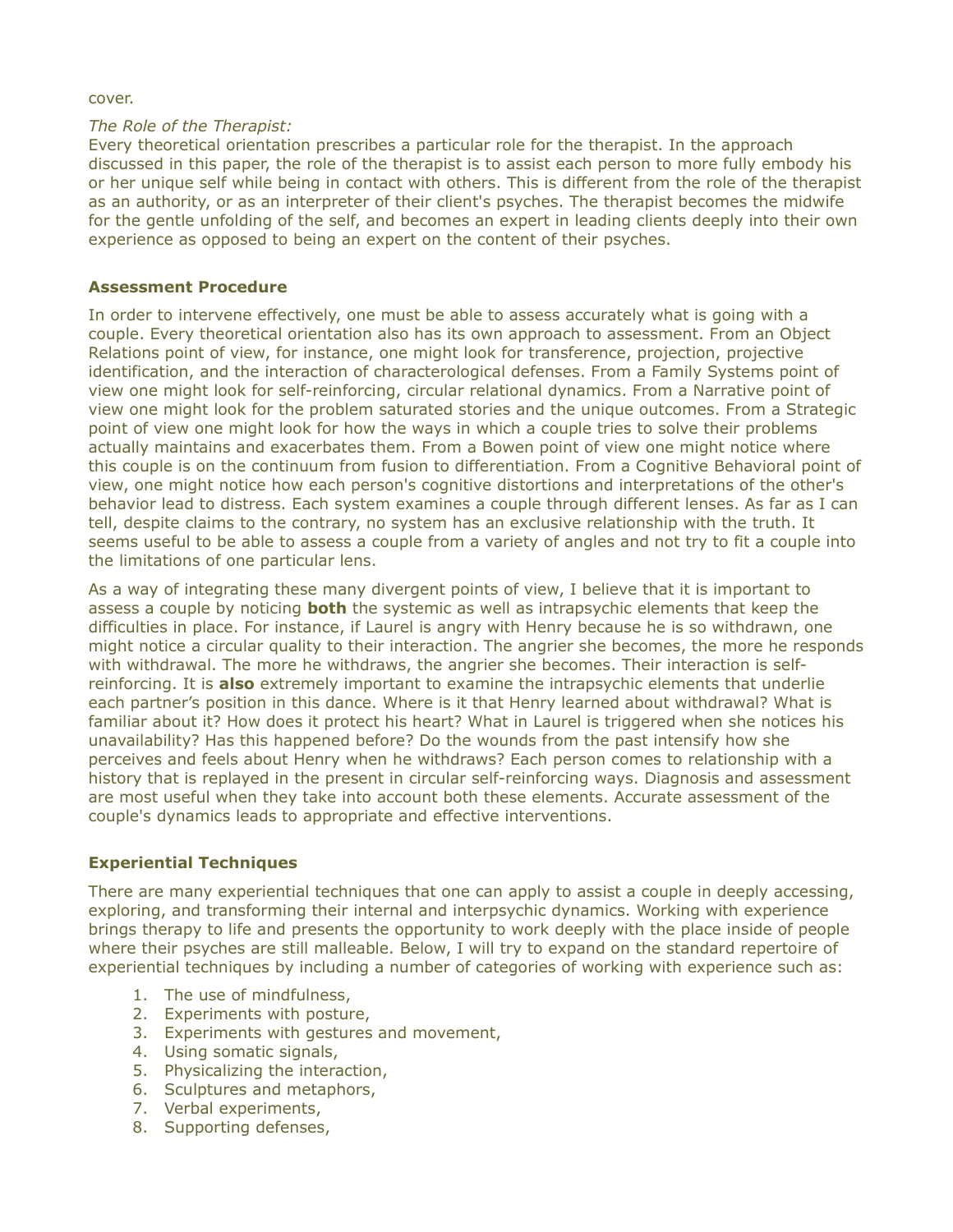- 9. Breaking the trance of transference,
- 10. Transformation,
- 11. Integration.

I will briefly describe each of these and provide short vignettes of how they are applied. Please note that this list is not exhaustive. If a therapist is well grounded in assessment procedures, then working experientially is limited only by their own creativity and imagination. Being able to conceptualize what is transpiring in a couple's dynamics leads directly to appropriate interventions. One can borrow from a variety of other orientations such a psychodrama, art therapy, movement therapy, and other adjunctive methods to generate possibilities for working with live experience.

The approach I am proposing is derived primarily from an experiential psychotherapy called the Hakomi Method of Experiential Psychology (Kurtz, 1992). This method was developed by Ron Kurtz as an individual psychotherapy and has been applied to couples therapy by myself and others. In addition to its deep dedication to working with live experience, two of its most distinguishing features are the use of mindfulness, and the belief that supporting defenses is more effective than opposing them. This method is also very aware of power imbalance between therapist and client and the potential for harm and violence that can subtly, or not so subtly, be inflicted on clients.

Experiential and somatic approaches to psychotherapy have a long history starting with Freud's use of transference (an intense experiential event occurring in the session). Virginia Satir worked with family sculptures and stressed the nonverbal aspects of communication. In Peoplemaking (Satir, 1972) she writes, "Whenever you say words, your face, voice, body, breathing are talking too." (p.60.) Minuchin asked clients to reenact scenes from their lives outside of therapy. Fritz Perls worked only with people's immediate awareness. Keith and Whitaker wrote, "We presume it is experience, not education that changes families."(Keith and Whitaker, 1982) Napier and Whitaker (1978) wrote, "This approach assumes that insight is not enough. The client must have emotionally meaningful experience in therapy, one that touches the deepest levels of his person."(p.283) . Milton Ericksen and others have also continued to expand upon this tradition. Alexander Lowen (Lowen, 1958) believed that the body was an expression of character: "The character of the individual as it is manifested in his typical patterns of behavior is also portrayed on the somatic level by the form and movement of the body. The sum total of the muscular tensions seen as a gestalt, that is, as a unity, the manner of moving and acting constitutes the 'Body Expression' of the organism. The body expression is the somatic view of the typical emotional expression is seen on the psychic level as 'Character'."(p.15) The new crop of body psychotherapies such as Integrated Body Psychotherapy, Bodynamics, Core Energetics, Formative Psychology and others are all making their contributions as well.

Any of the techniques from these orientations applied to couples psychotherapy may be useful, provided that they are based on careful assessment and are not simply accessing experience to create drama. Dramatic therapy is not always good therapy. These techniques can also be particularly effective if they make use of the principles and the techniques of mindfulness.

#### *1. The Use of Mindfulness*

There are many different states of consciousness*.* When we talk to friends*,* when we drive our cars, when we teach, when we read, we are generally in the state that might be called ordinary consciousness. There is another state of consciousness, which the Buddhists call mindfulness. Mindfulness is a state of self-observation without judgment or preference. One of the challenges that couples therapists often encounter is how to instill a sense of observing ego into a couple's interaction so that they begin to "act in" this opposed to "acting out". How does one recruit a couple into developing an observing ego through which they can become curious about their behavior and motivations as opposed to blaming their partner for their distress? If this can be accomplished, couples therapy becomes easy and rewarding. In the absence of this the therapist becomes a judge or a policeman and is reduced to calming down volatile conversations and providing superficial solutions to deeper problems. Mindfulness is particularly effective in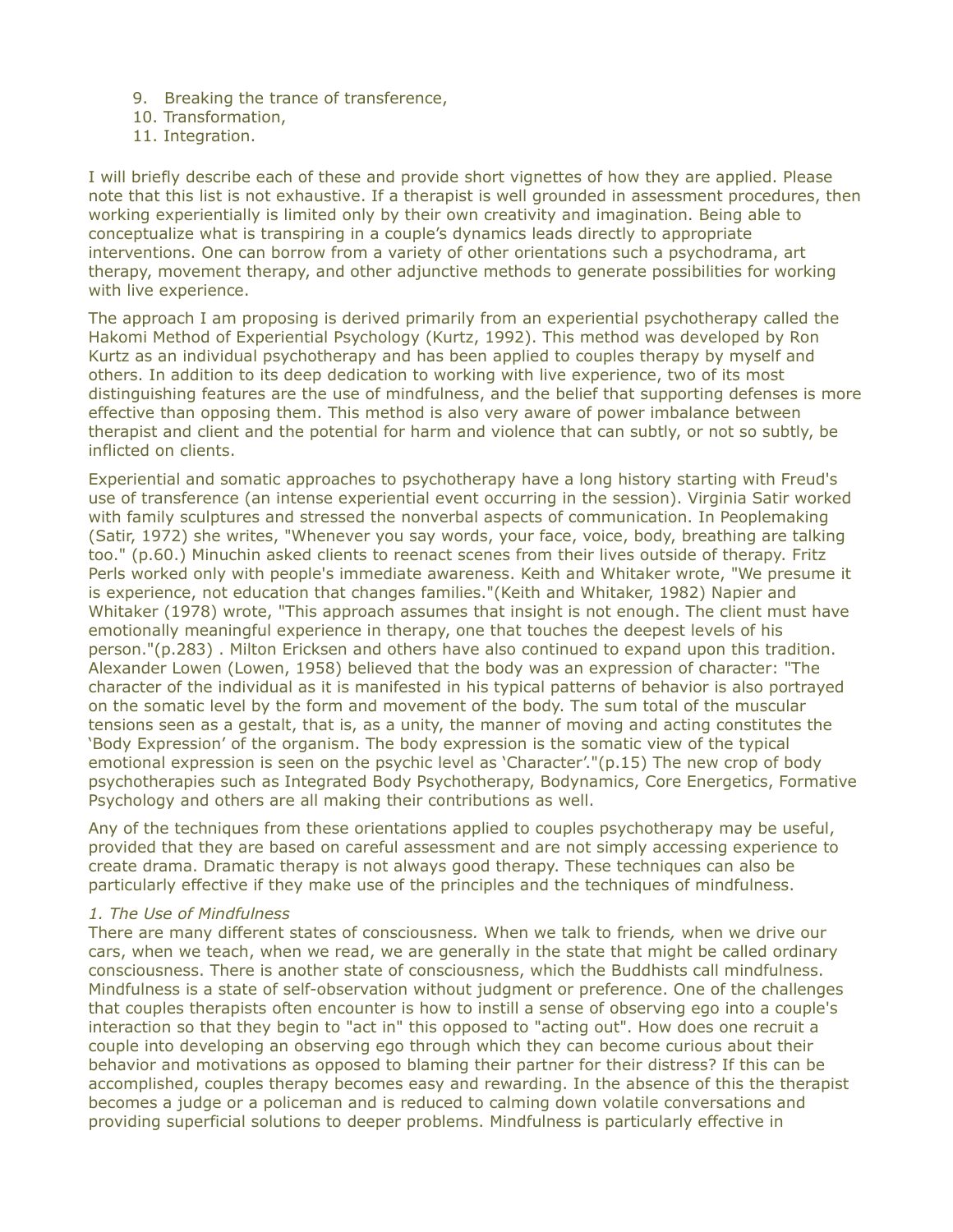addressing this problem. Here is how it is used:

Prior to introducing any experiential intervention, I ask the couple or the individual involved to become mindful. For instance, I might say, "Take a moment to go inside, to turn your attention inward, so that you can notice any thoughts, feelings, sensations, changes in your breathing, tension or relaxation, memories or images that might spontaneously arise". I slow my voice down, and sometimes close my eyes in order to model turning my attention inside. This provides a frame in which we can all become curious and nonjudgmental about the inner workings of the couple or individual. Once mindful, we can then, on purpose, evoke a variety of experiences that can be collaboratively explored.

For instance, I might notice that it is difficult for a wife to listen to her husband complain about her. I might ask them to repeat a small portion of this interaction in mindfulness so that they can notice the subtleties of 1) what occurs inside of her when she hears his complaint, and 2) he can notice the place inside him from which the complaint originates . In one couple I saw, this was just the case. He would complain and she would either defend herself or cross-complain. In order to explore this further, I asked him to repeat only one sentence of his complaint. One sentence is a sufficiently small dose so that the partner does not become so overwhelmed that they lose their observing ego. I asked her to receive this sentence in a state of mindfulness. She didn't have to justify herself, agree or disagree with anything. She could simply study her own automatic reaction to his complaint. In essence they conducted their interaction in slow motion. Instead of defending herself, she noticed how intolerable it was for her to disappoint him. As she stayed with this feeling she remembered how her parents had never punished her. They just said, "We are so disappointed in you." It was very unlikely that she would have recognized these underlying feelings unless she was in the state of mindfulness. More information becomes available to the conscious mind when mindfulness is utilized.

Any interaction in which the couple engages can be studied in a state of mindfulness in order to bring unconscious material into awareness. If one sets up evocative experiments without mindfulness, the amount of unconscious material that becomes available is limited.

The therapist also needs to be a state of mindfulness. He or she needs to pay attention not only to the ever-changing internal experiences within him or herself, but more importantly to the moment-to-moment internal experiences of each member of the couple. Tracking internal experience is a major key to working experientially. In addition to tracking the content and themes of session, it is extremely important that the therapist notice non–verbal communications such as changes in posture, gestures, energy level, breathing, coloration, the presence of beliefs, feelings, pace, volume, the style of walking, sitting or talking, to name just a few possibilities. Tracking these elements allows the therapist to join with the client and encourage whatever unfolding is trying to take place from his or her psyche. If, for instance, a tear rolls down the cheek of one partner, the therapist might say simply, "Sad, huh? This is simple intervention promotes contact and connection between therapist and client. If a man looks agitated while he listens to his wife complain about him, the therapist might say, "It's hard to hear this, huh?" Carl Rogers taught us to reflect back the meaning of what people say. This kind of empathic mirroring is an essential therapeutic technique. Contact statements go one step further and reflect back people's immediate internal experience. This is very intimate, and lets clients know that the therapist is present with them in a deep way.

Once mindfulness is present, the therapist can design opportunities for the couple and the individuals within it to explore how they are organized psychologically around each other. It is important to take into account each person's characterological contribution to the process as well as the self–reinforcing, circular nature of the interaction in designing these opportunities for study.

#### *2. Experiments with Posture*

How each individual's body is organized around their intimate partner has substantial impact on their interactions. Here is an example: It took me several sessions to notice that when Sam spoke to Jennifer he had his head tilted slightly upwards*.* I asked the couple if it would be okay for them to try a little experiment. It is important to ask permission and to let the couple know what you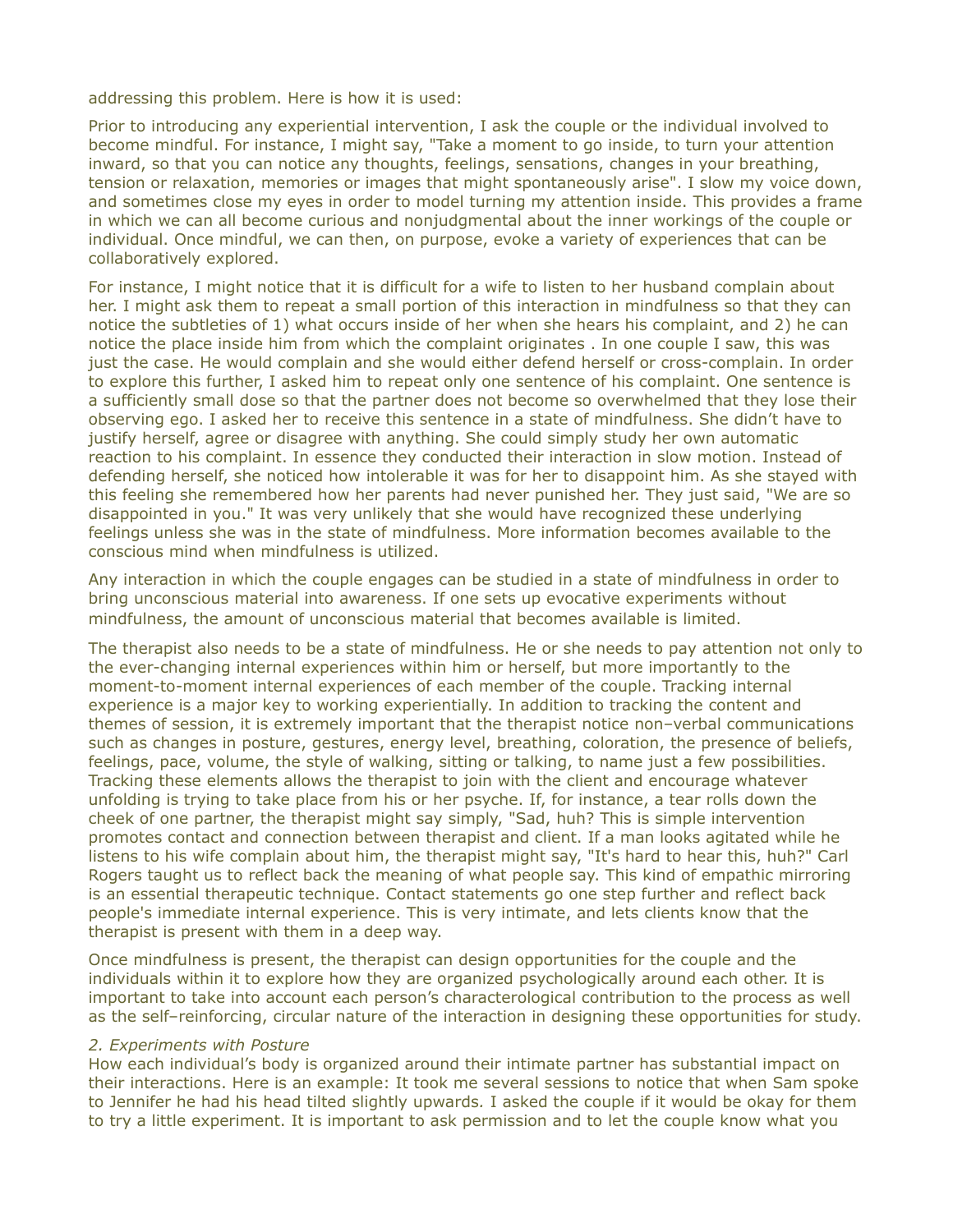have in mind in advance. I wondered out loud what would happen if he allowed his chin to tilt down just a couple of inches. I asked each person to become mindful of what takes place inside when he made this minor change in his posture. They might notice feelings, sensations, images, memories, changes in muscle tension or in breathing, anything at all that comes up automatically when he performs this slight change. As soon as he let his chin drop, she let out a big sigh. I contacted her experience by saying, "Relieved huh?" She said, "I finally feel like I have a partner!" When I turned to him, I could see that he was less enthusiastic about this change. He said that he felt ambivalent. On one hand he liked being down here on the planet, while on the other it felt very scary to him. This provided us with the opportunity to study his beliefs around safety, as well as his methods for protecting himself, which often backfired in his relationship.

#### *3. Experiments with Gestures and Movement*

Gestures and movement often provide a hologram, not only of the individual character strategies of each person, but into the interactional patterns of the couple is well. For example, as I watched Sam and Kathy, I could see that the way they held and moved their ankles was remarkably different from each other. She held her foot tensely upwards and in constant motion, while his foot dangled loosely at the end of his leg. This configuration of ankle tension was a microcosm of their characterological organizations around time and agreements. While she held agreements rigidly and strictly, and believed very much in being on time, he held them casually and loosely, often arriving an hour late for dinner. Simply by discussing the differences in their ankles the couple felt relieved to acknowledge their unique styles. She came in to the subsequent session and said that there was much less conflict between them because she had stopped trying to make him like her. Alternate experiments might have included her trying to make his ankle as tense and poised for action as hers, or, vice versa, him trying to make her ankle as relaxed as his. Conversely he could have helped her by supporting the tension in her ankle so that she did not have to do it all by herself. Clearly this couple had fallen into the roles of over-functioning and under-functioning. The roles were embodied in the microcosm their ankles and could be studied and modified somatically.

#### *4. Using Somatic Signals*

The body provides a wealth of information directly from the psyche. The body does not lie as easily as people do with their words. A simple experiment that can reveal how people are organized around intimacy is to ask a couple in mindfulness to move their bodies closer or further apart from each other. As they do this they can periodically stop to study was happening inside their bodies. Because they are performing this slowly and in mindfulness, they will begin to notice some of the psychological issues that begin to surface with closeness and with distance. In the rush of their daily lives they would be unlikely to notice the subtle proprioceptive signals that occur as the distance between them changes. For instance, someone with injuries of inundation in their childhood might begin to experience them in response to their partner moving closer. Someone with injuries of abandonment might begin to experience an awful pit of emptiness as their partner moves further away. In the course of a normal couple's interaction these subtle signals would remain unnoticed and unconscious. If this experiment is performed slowly and in mindfulness, however, these unconscious experiences will begin to emerge into consciousness without the need for interpretation. The clients will simply become more aware of themselves.

A similar experiment is to ask a couple to draw or mark a boundary around each person to symbolize their experience of their personal space. Once drawn, the partner can move into or away from the other's personal space and notice the effect. This helps to elucidate each person's organization around his or her personal boundaries. From here, the couple can explore each person's history around their boundaries and later negotiate how they would like to organize themselves around their own and their partner's boundaries.

#### *5. Physicalizing the Interaction*

Particularly for volatile couples who become easily lost in their words, and began to lose any sense of observing ego, it is sometimes useful to develop a physical metaphor for their psychological interaction. Virginia Satir helped families to study their roles and interactions by using family sculptures. In order to symbolize a placator/blamer relationship, she might tell one person to stand with a finger pointed down at another person on her knees, pleading and looking up at the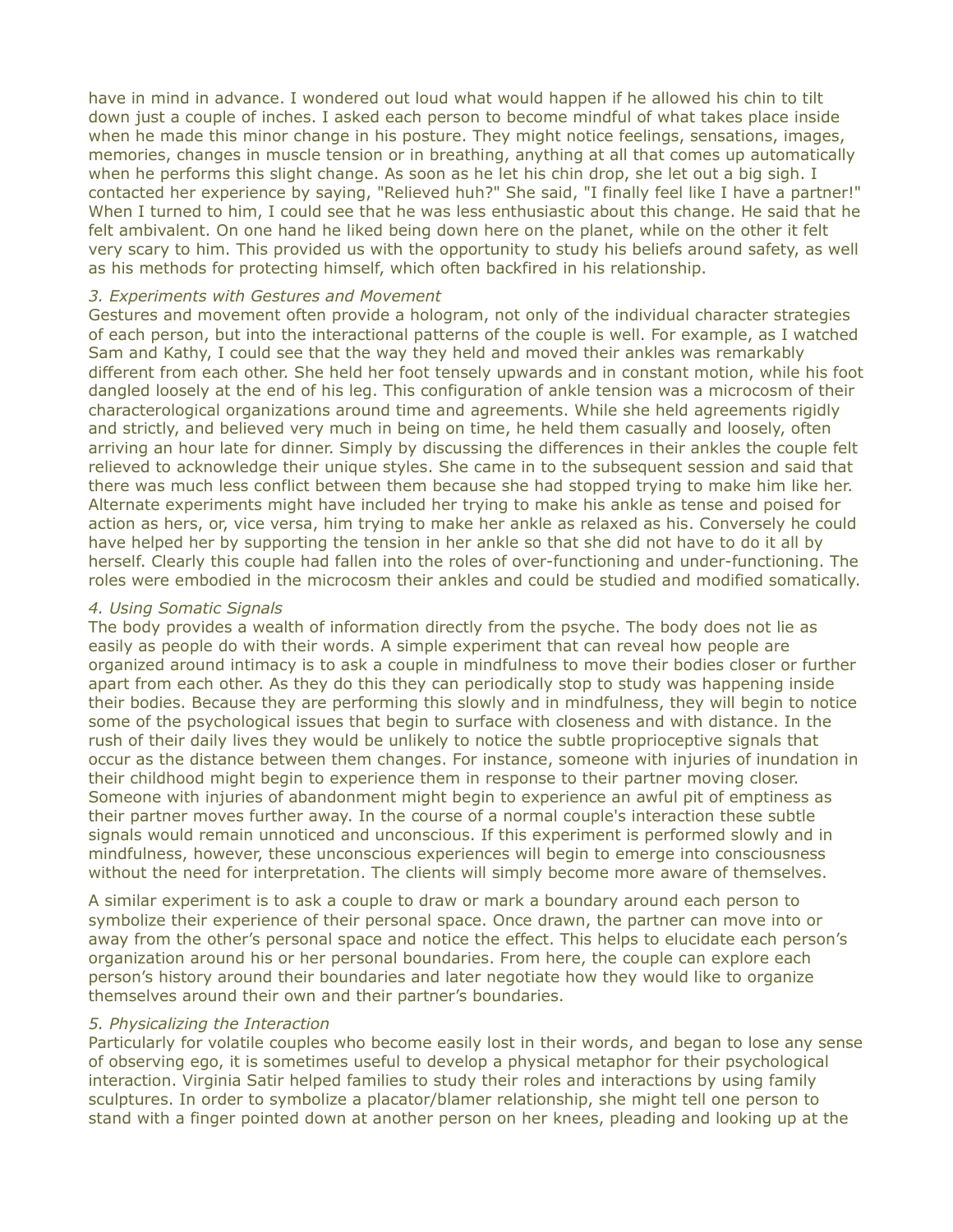other. I prefer to have the couple come up with a physical metaphor on their own. When couples are in a particularly entrenched dynamic, I might ask them to take a moment to close their eyes and imagine walking in a park. As they round a large hedge they see new a sculpture garden with a sculpture of them in this particular difficult interaction. The sculptor has captured the mood, feelings, and each of their postures exquisitely. After the sculpture becomes clear to each of them, they can open their eyes and describe what they have seen. We then select one sculpture for further exploration. This can be accomplished simply by having the couple physically enact the sculpture in mindfulness and internally study the feelings, beliefs, memories, and images that accompany this physical representation of their psyche. Additional insights and information can often be obtained by exaggerating or inhibiting any individual element of the sculpture. For instance, in the sculpture of a pursuer/distancer relationship, one person may be standing with her arms outstretched towards the other who is looking away. The relational dynamic as well as its individual history and psychology could be further brought into awareness by asking the woman, in this case to stretch her hands out even more towards her partner, or by asking the man turn away even further. Conversely they could experiment to see what might come up if she dropped her hands, or if he turned his head more towards her. These powerful experiments can evoke deep feelings, core believes and graphically demonstrate how the emotionally laden images from the past influence the couple's present dynamics. Prior to leaving the session, it is always important to ask the couple to recast the sculpture in a fashion that would be more nourishing to them.

When intense feelings arise in couple's therapy, the therapist can become torn about whether to work in a focused fashion with the individual with the feelings, or to remain concentrated on the couple's dynamics. I have found it useful to work for short periods with one individual in front of their partner. This tends to increase empathy and understanding in the relationship. If, however, the listener is too impatient or narcissistic to listen and witness for a while, this needs to be explored as well. Leaning how to listen to one's partner's feelings is an integral component of intimacy. Modeling this skill, and exploring it with the couple in therapy is useful and demonstrates that feelings are not to be feared, but can be held by therapist and partner alike as deep expressions from the self. Feelings, given an environment that is nonjudgmental and safe, will unfold themselves. As long as the client is not falling into the vortex of retraumatization, the expression of feelings provide a vehicle for rapidly deepening a relationship.

A couple can also be instructed to come up with a verbal metaphor for their interaction. A metaphor should have a representation for each person, as well as for the interaction between them. Here is an example from my practice: Sylvia was irritated that Harry for being so emotionally unavailable. The more irritated she became, the more withdrawn he became. When asked to come up with a metaphor for this interaction, she came up with the following: "I'm walking across a windswept plain and I see a small cottage. I go to the door and knock. "Is anybody home?" I hear a voice on the inside say, "Go away!" I asked what she does then. She smiled, "Then I try to break down the fucking door!" I asked him what he would do in that situation. He replied that he would barricade the door even further. We then began to develop a new metaphor. In this story she walks across the same windswept plain and sees the cottage. She knocks on the door. She hears a voice say, "Go away!" She responds, "I have come with a truckload of mortar and bricks to help you build the walls of your cottage even stronger". I asked him what he would say then. He said, "I'll be right out!" This became a new reference point for the possibility of a different kind of relationship in which she was not so invested in tearing down his defenses thereby permitting him to come out of his withdrawal more readily.

#### *6. Verbal Experiments*

Mary and Jack came to their first session of psychotherapy. Mary talked without stopping or taking a breath for the first 20 minutes. There was a sense of desperation about her pace. When she finally inhaled, I contacted her experience, "You feel rushed inside, huh?" She looked up at me, surprised in her soliloquy. I said, "How about I tell Jack something he could say to you, and you can notice whatever happens inside when he says this? I promise it won't be mean." She nodded assent. I wrote on a piece of paper, " Mary, I see you and I hear you". I handed it to Jack and asked him to say it when she was ready. As soon as he spoke the words, she started to cry. She looked up at her husband and said, "I have been waiting our whole relationship for you to say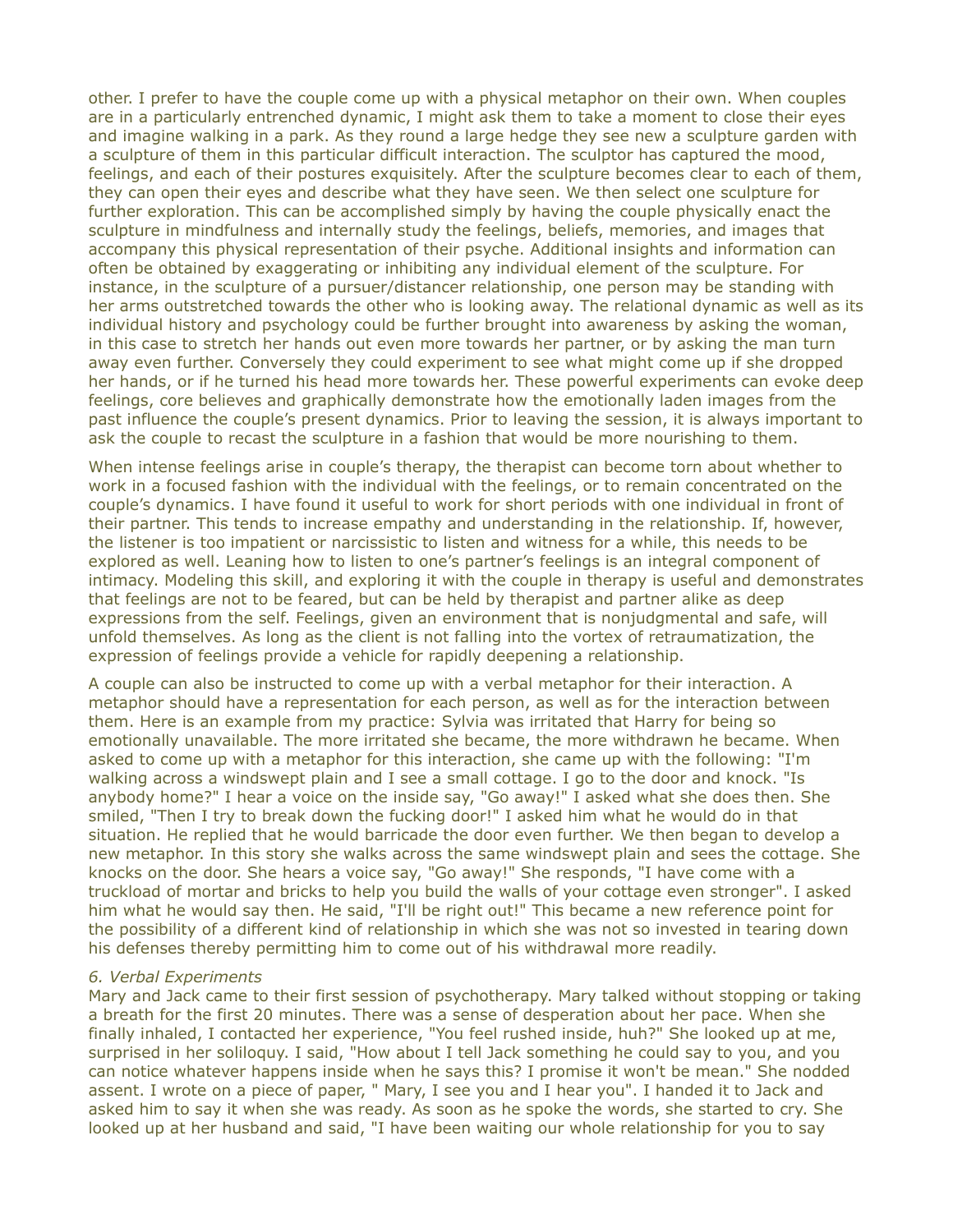that." I said, "I think you been waiting longer than that".

Everyone enters relationships hoping that their partner will finally provide the specific kind of emotional nurturance that they did not have as a child. We are all very disappointed when this does not occur. If the therapist, with her knowledge of her clients, can come up with a sentence that distills the words of grace that each person would most like to hear, they an experiment can be constructed in which their partner can say those very words. Again, it is important to invoke mindfulness prior to beginning. While verbal statement is potentially nourishing, the most common result is that the defense to the nourishment is clearly evoked and can be explored in vivo.

Verbal experiments can be constructed to explore any area in the couple's relationship. Either the therapist or intimate partner can deliver a short and simple sentence that is potentially nurturing to the other partner who is in mindfulness. This is different from an affirmation in that the expected result is often disbelief, suspicion or opposition to the statement. The purpose of this is to provide an opportunity to explore an individual's or a couple's resistance to nourishment. Some other examples might be: "It's OK to be vulnerable", "You can show your anger", "Your sexuality is welcome", "You're safe here", or "You don't have to do anything for me to love you".

## *7. Supporting Defenses*

Many psychotherapists believe that it is their job to oppose and eliminate their client's defenses. This puts them in direct opposition to their clients' most favored allies. Many intimate partners also seem to believe that it is their job to take down their partner's defenses. Rather than pay them for this service, however, their only wages are resentment and an intensification of their partner's defenses and protective maneuvers. The distress that most couples experience is often a direct result of one or both partners trying to eliminate the defensive strategies of the other. Neither in therapy, nor in intimate relationships does this seem to be a particularly effective procedure. In direct contrast to this approach, I would suggest that a more useful method for dealing with defenses is to help support them. People feel very alone in the defensive methods. They have been told more than once that they should not be this way. Consequently they may feel resistant or guilty about their defenses. None of this serves to reduce the intensity of the defense. If the therapist can create a situation in which one partner can support the other's defenses instead of attempting to eliminate them, a remarkable change can occur. Here is an example, in short form:

"You're killing yourself Jack," said Sally, "I want you to quit smoking." Jack replied, "It's my life, and I'll do whatever I want to do!" So the discussion began in the session. I turned to Jack and said, "This is a fight for freedom, huh?" He nodded. I asked him to close his eyes for a moment. For the next five minutes his girlfriend and I assembled around him an army of sand tray figures that would be his soldiers in his fight for freedom. There were lions, Darth Vader, soldiers, fierce demons, Sumo wrestlers and even a bride. I asked him to open his eyes and told him that this was his army and it also included at least two other people, his girlfriend and me. We, too, would fight for his right to be free. Carefully he picked up each figure, one at a time, slowly turning it around in his hand and replacing it on the couch. Finally he spoke to his girlfriend, "I've got what I wanted, now what do you need?" She had become his ally.

Supporting defenses can be verbal or it can be physical. For instance, if a client is crying while hiding her face in her hands, I might ask her boyfriend or partner to help her hide her face. This is an example of physically supporting the defense. The support can even be metaphorical as in the story of the woman who brought a truckload of bricks and mortar to support the walls of her husband's metaphorical cottage against intrusion. It can also be verbal. In one verbal experiment I started by saying to the couple, "It's OK to be vulnerable to each other". They mindfully tracked what came up inside. He reported that "The committee" said, "Why should you be open to someone who has hurt you like that?" We continued the session with her asking him to open up to her again. I sat next him, and with his permission, supported the part of him which advised against being open. I told both of them that the purpose of this exercise was to find out more about "the committee". After a while he turned to me and said, "I don't want to listen to you any more. This is not how I want to live my life." By externalizing the defense, he gained a new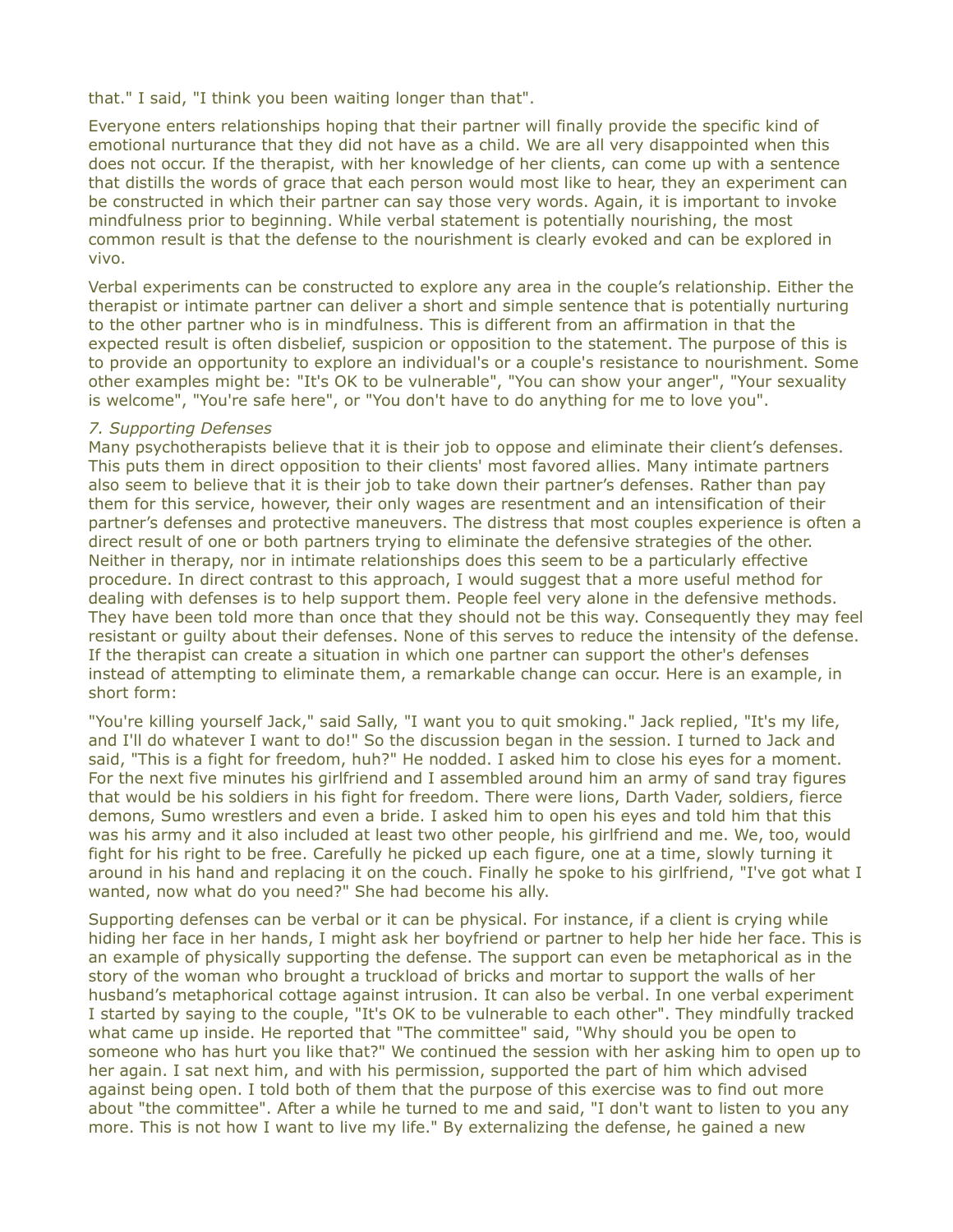perspective on it and how much it limited him. He exercised his right to not defend.

## *8. Breaking the Trance of the Transference:*

We all superimpose emotionally laden images from the past onto our present partners. This is the work of transference. We hope that we have finally found a partner who will not repeat the injuries from our past, yet we treat them in ways to ensure that they will act out patterns that are familiar to us. We project the ghosts of our past onto our present intimates in the hopes of resolving or healing past wounds. Unfortunately, our partners often fail to appreciate these acts. In the spirit of riding the horse in the direction that it is running, I often suggest that we let the transference play itself out, rather than resisting it. This means that the recipient of the projection from the past is instructed not to try to try to fight it or correct any misimpressions, but to allow themselves to be a representative of all the people that have inflicted this particular emotional injury on their partner. Their partner then has the opportunity to do or say anything they want (as long as it is not violent) to this stand-in for all the perpetrators from the past. It is important before ending the session to help the person distinguish between their present-day intimate partner and the person who wounded them in their past.

Here is an example: Joanne was upset at Harry: "I say let's go to movies, but you say no. I say lets have Chinese food, but you say no. I say let's make love, but you say no. I just can't stand it anymore." I was wondering if she was asking in a way that was alienating him, so I suggested that she bring the argument into the present and ask him for something she would like right now. I could then see clearly that when she did ask for something she wanted, she was not particularly demanding or offensive, but that he was triggered. I asked him what it was like hearing her request. He said, "She's just trying to control me". I suggested he take a moment just to stay with that feeling and notice if there is anything familiar about it. Were their other people he felt this way about? I asked him to imagine all the people that tried to control him positioned behind her, and I asked her indulgence to be all those people. Once assembled, it included everyone from Adolph Hitler to the multinational corporations raping the rain forests, from his grandmother to the Bible. They were all symbols of oppression. I told her that the good news was that he was in bed with Adolph Hitler not her! She did not need to take his rejection personally. We then gave him an opportunity to speak directly to all these people through their representative, and to experience the satisfaction of finally completing his communication, "You can't control me!"

#### *9. Transformation:*

No discussion of couple's therapy would be complete without a note on how transformation of couple's dynamics takes place. As discussed earlier, people limit themselves through the utilization of overgeneralized character strategies. The strategies are maintained and encouraged in their interactions with their intimate partners on an ongoing basis. One of the purposes of couple's psychotherapy is to help each individual more fully embody his or her own uniqueness, and reduce the limiting effect of these characterological constraints. Couples therapy is also a place to explore how each person is organized around their partner, and to make conscious the repetitive, circular and self-reinforcing patterns of interaction so that the couple will have a choice to interact more from their essential selves with each other.

Insight, however, is rarely enough for transformation. Understanding how one limits oneself through the constraints of character strategies and their attendant beliefs and models of the world is an important first step in transformation. Bringing insight into live interaction with one's intimate partner involves taking what is usually perceived as a risk. It is the risk to show oneself in a more vulnerable fashion than one's defenses would habitually allow. This is not for the faint of heart! The job of the therapist is to look for opportunities in which these risks can gently be taken in small increments, and to provide the support necessary for each client to step over this threshold into greater differentiation. In the opening vignette, for instance, Jane can expand her psychological repertoire by experimenting with leaning on Mike. This is a risk. Her character strategy informs her that it would be unsafe to do so, yet her self-reliance is compromising her ability to take in nourishment from the relationship. In the sanctity of the session, she can experiment by taking a risk to let herself be more supported by her partner than she usually permits.